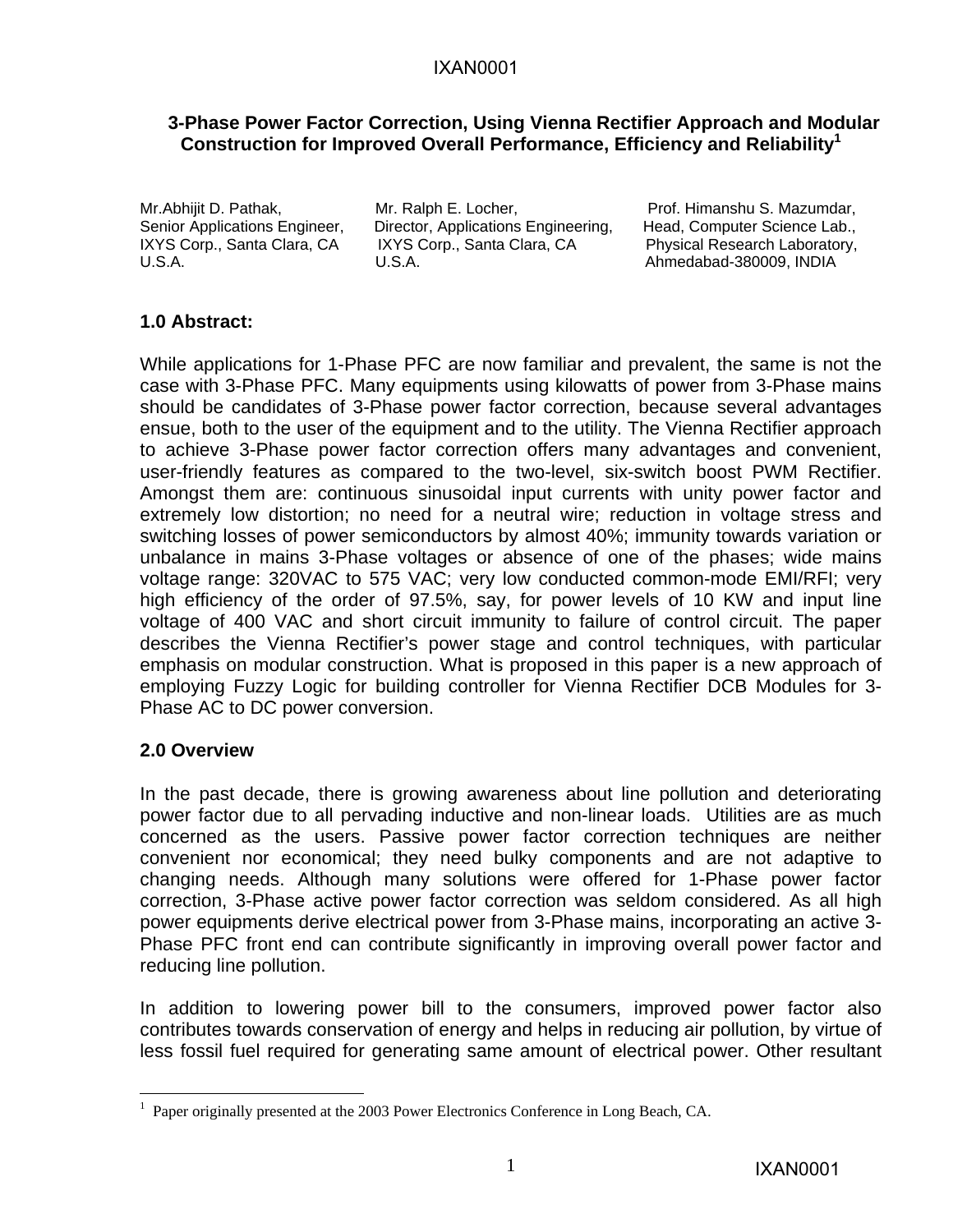effects are lower I<sup>2</sup>R losses, steadier terminal Voltages, released system capacity and reduced cable & switchgear sizes. Active PFC front ends also help meet the IEEE 519- 92, IEC-555 and European EN 61000-3-2 standards for allowable harmonic contents of mains.

# **2.1 Advantages**

Although there are some passive and active 3-Phase PFC solutions, Vienna Rectifier is unique by virtue of its embodiment of several advantages:

- 1. It is a 3-Phase, three level PWM rectifier, utilizing three MOSFETS, with controlled output Voltage; three wire input, not requiring any connection to Neutral.
- 2. It is a dual boost type PFC with continuous sinusoidal input current and unidirectional power flow
- 3. It needs only three active switches, i.e. MOSFETS
- 4. It is Operational even in presence of unbalanced mains or only two phases.
- 5. Total switching losses are reduced by a factor of six, assuming switching frequency below 50 KHz.
- 6. Any malfunction in control circuit does not manifest itself in short circuit of output or PFC front end.
- 7. Sinusoidal input currents with Power Factor = 0.997, THD<5% and overall efficiency > 97% are obtainable with current designs.

As can be seen, Vienna Rectifier is the 3-Phase PFC solution that needs to be fully exploited. Readymade Vienna Power Semiconductor modules, embodying MOSFETS+ FREDS to make a stand alone Direct Copper Bonded Power Circuit, make it quite convenient and user-friendly. Powerful, yet inexpensive, microcomputers and DSPs make it attractive to design compact controllers for the Vienna Rectifiers.

A new approach of employing Fuzzy Logic for building embedded controller for Vienna rectifier for 3-Phase AC to DC power conversion is proposed here.

### **3.0 Applications**

A large number of industrial, telecom and computing equipments now use 3-Phase mains power. Salient amongst them are:

- 1. A.C. and D.C Drives
- 2. Telecommunication Power Supplies
- 3. Uninterruptible Power Supplies
- 4. Air Conditioning Units
- 5. Large Computer Installations
- 6. Power supplies for all industrial uses such as welding, surface treating, motion control, large appliances and process control
- 7. R.F. Transmitters and Radar Transmitters and repeater stations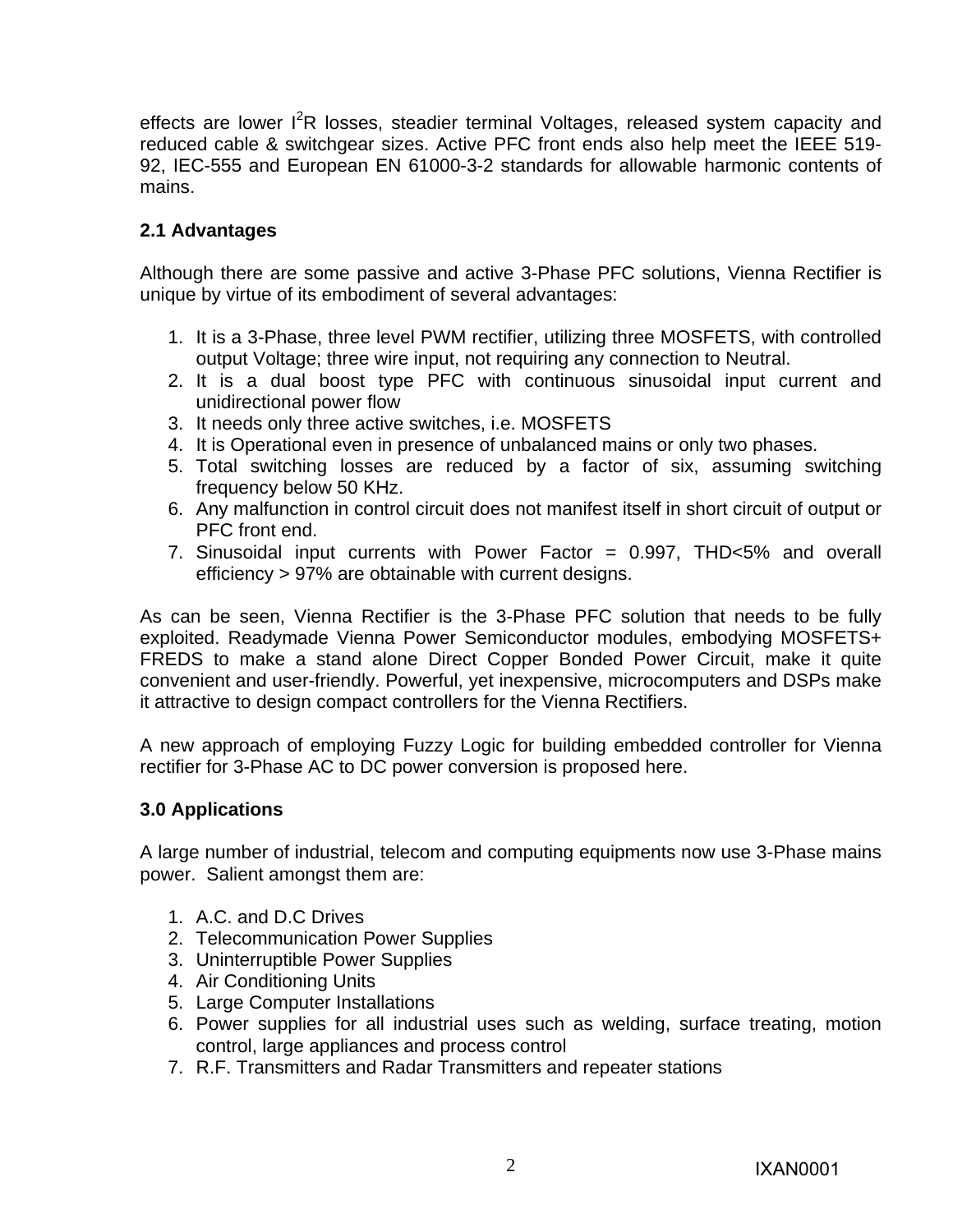8. Regulated and tracking +350V and –350VDC, for high power bidirectional servo amplifiers for driving heavy-duty critical loads such as Antenna Tracking and Positioning systems.

All the above and many more such systems are good candidates for using Vienna Rectifiers for achieving performance improvements as per the advantages listed in 2.1.

### **4.0 Vienna Rectifier**

### **4.1 Modus Operandi**

Vienna Rectifier as shown in Figure 1, was originally developed at the Technical University Vienna. It comprises a semiconductor switch, say, a MOSFET in each phase leg of a 3-Phase diode bridge. By adjusting the width of the pulse that turns ON the MOSFET, corresponding line current is forced to be sinusoidal and in phase with the Voltage. When the MOSFET is turned ON the corresponding phase is connected, via the line inductor, to the center point between the two output capacitors. The phase current rises, through the MOSFET, during that pulse period, charging the capacitor. When the MOSFET is turned off, current tapers through the diode half bridge (upper or lower depending on direction of the current flow).

### **4.2 Objective of Vienna Rectifier**

It is a highly efficient method of high current, 3-Phase AC to DC conversion and is particularly attractive for achieving unity power factor operation. In figure-1 ACR, ACY and ACB are 440V, 50Hz, 3-Phase sinusoidal line Voltages. -Vdc and +Vdc are the DC outputs connected to load. There are three semiconductor switches, corresponding to each phase T1, T2 and T3. These are switched continuously at around 25 KHz. The duty



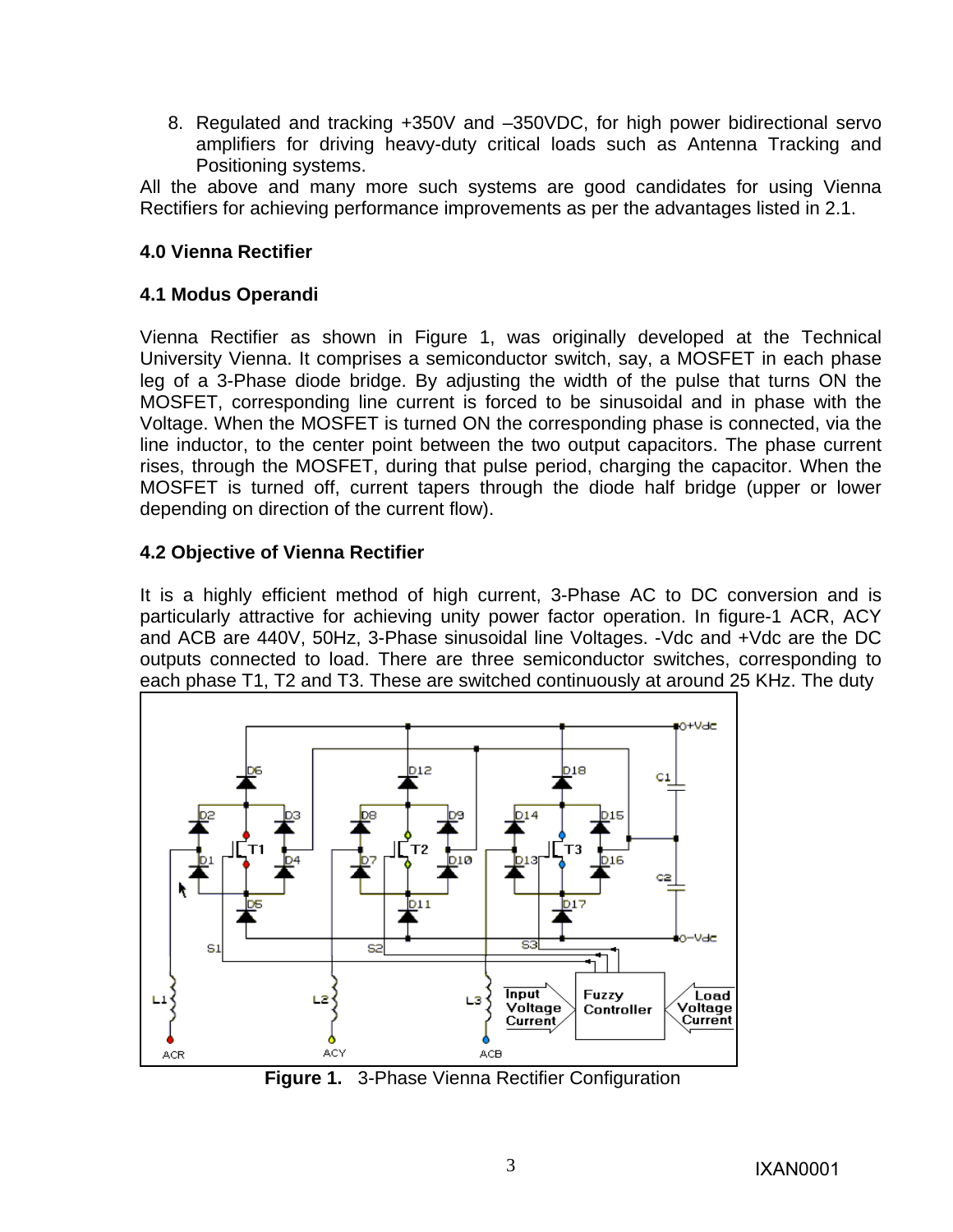Cycle of the pwm switching is so programmed that the current drawn from each phase is sinusoidal and in phase with the corresponding line Voltage, thus ensuring near unity power factor and minimum total harmonic distortion.

# **4.3 Description**

In Vienna Rectifier configuration, as shown in figure-1, the output capacitor is split in two parts as two equal value capacitors, C1 and C2, connected in series. Across the output capacitors the –Vdc and +Vdc are developed as 3-Phase peak detected outputs. A switch for each phase is connected, such that when "ON", it connects the line phase to the center node of C1 and C2 through a series inductance. For a short switching period, (assuming 10 microseconds), the capacitors charge linearly. This offsets -Vdc and +Vdc. The offset depends on the corresponding phase voltage and the switch "ON" time duration. The common node of C1 and C2 will have Voltage with triangular wave shape, having three times the mains frequency and its amplitude will be one quarter of the phase voltage.



 **Figure 2.** 3-Phase line voltages red, yellow and blue with 12 time segments From 0 through 11

### **4.4 Vienna Rectifier Modules**

Looking at Figure 1, it becomes apparent that if one were to assemble the entire 3-Phase Vienna Rectifier PFC circuit using discrete components, many different power semiconductors have to be connected together. This is not only inconvenient and costly, but also involves a degree of variation in performance from unit to unit. The lead inductances and parasitic capacitance may tend to oscillate, making its operation at high enough switching frequency a task by itself.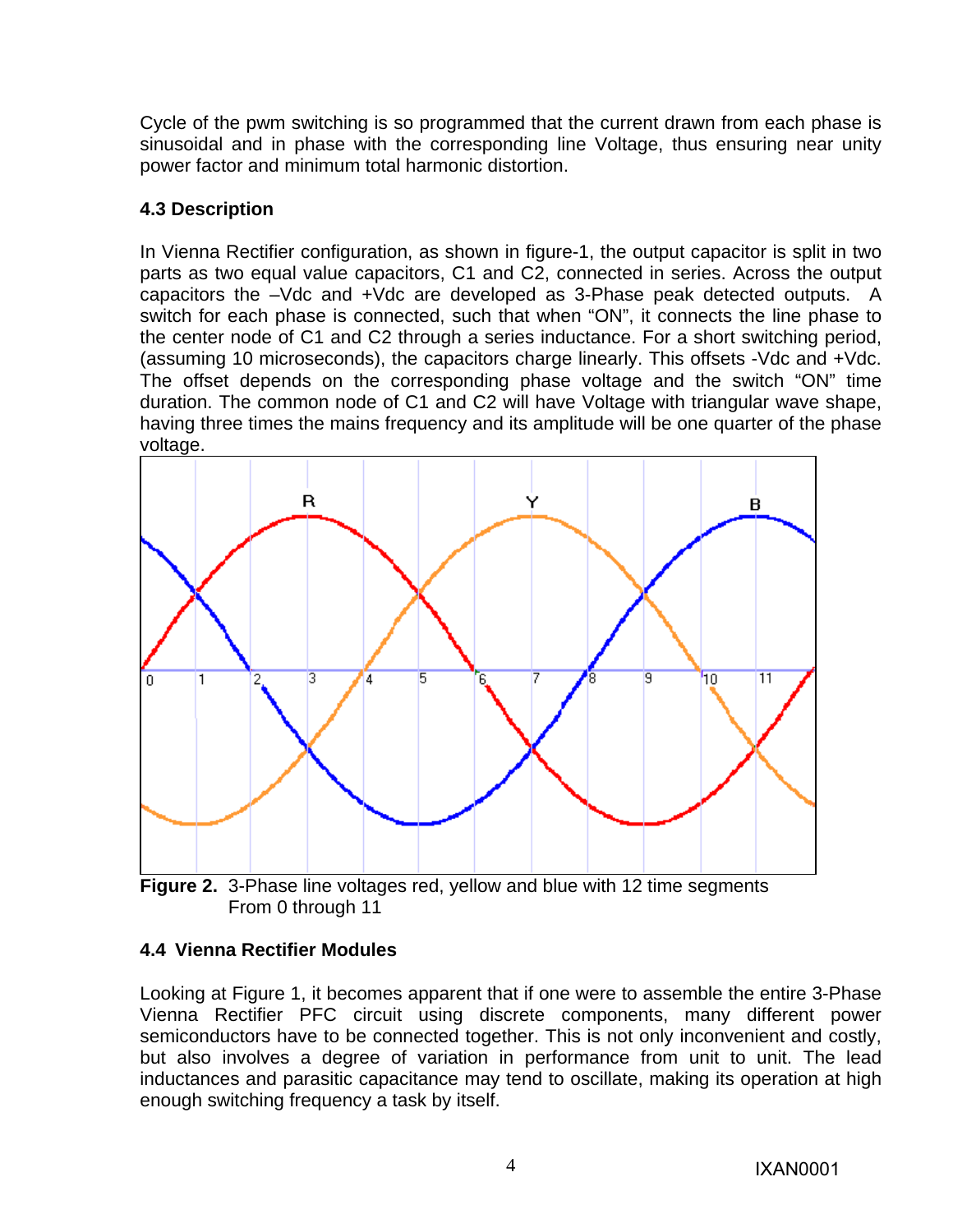Fortunately, readymade Vienna Rectifier power modules are available in DCB (Direct Copper Bonding) ceramic base plate. These have a number of useful attributes:

- 1. These modules have isolation voltage of 3600 Volts AC, ensuring personal and equipment safety and are U/L recognized. There is no need for external isolation.
- 2. Extremely low package inductance, facilitating high speed switching
- 3. Easy to mount on a printed circuit board for either wave soldering or manual soldering
- 4. Kelvin source for reliable driver connections for the MOSFETS
- 5. The MOSFET, built using HDMOS process has low  $R_{DS(0n)}$  and  $R_{Gint}$  and low  $R_{thJS}$ and low input and output capacitances and low gate charge and rise fall times for low conduction and switching losses
- 6. FREDS (Fast Recovery Epitaxial Diodes) have low  $V_F$  and extremely low trr
- 7. Consistent and predictable performance from unit to unit

### **4.5 Advantages of DCB**

The Direct Copper Bonded substrates have a number of very attractive features as given below:

- 1. They have very good mechanical strength, hold stable shape with good adhesion and are corrosion resistant
- 2. They have very good thermal conductivity, enhancing heat dissipation to heat sink. This allows very close packaging of chips, further reducing lead inductances and translating more power per unit volume.
- 3. Very good thermal cycling capability, giving reliable performance over many years
- 4. The thermal expansion coefficient is close to that of silicon so no interface layers are required
- 5. They feature good heat spreading thus leaving no hot spots during actual operation
- 6. They can be structured just like printed circuit boards or "IMS Substrates"
- 7. These are environmentally clean
- 8. DCB ceramic is the basis for the "chip-on-board" technology, which represents the present and future packaging trends.

### **5.0 Vienna Rectifier Controller**

### **5.1 Driving Scheme for MOSFETS**

Looking at the main Vienna Rectifier circuit in Figure 1, tells us that the MOSFET's gate and Source terminals will have to be driven using isolated gate drive scheme. Therefore, the outputs from Fuzzy Controller will require MOSFET Drivers as well as some form of isolation. Two options are available:

1. Use Gate Drive Transformers: Readymade Gate Drive Transformers with turns ratios 1:1 or 1:1.5 for operation for fsw=10 KHz to 100 KHz are available.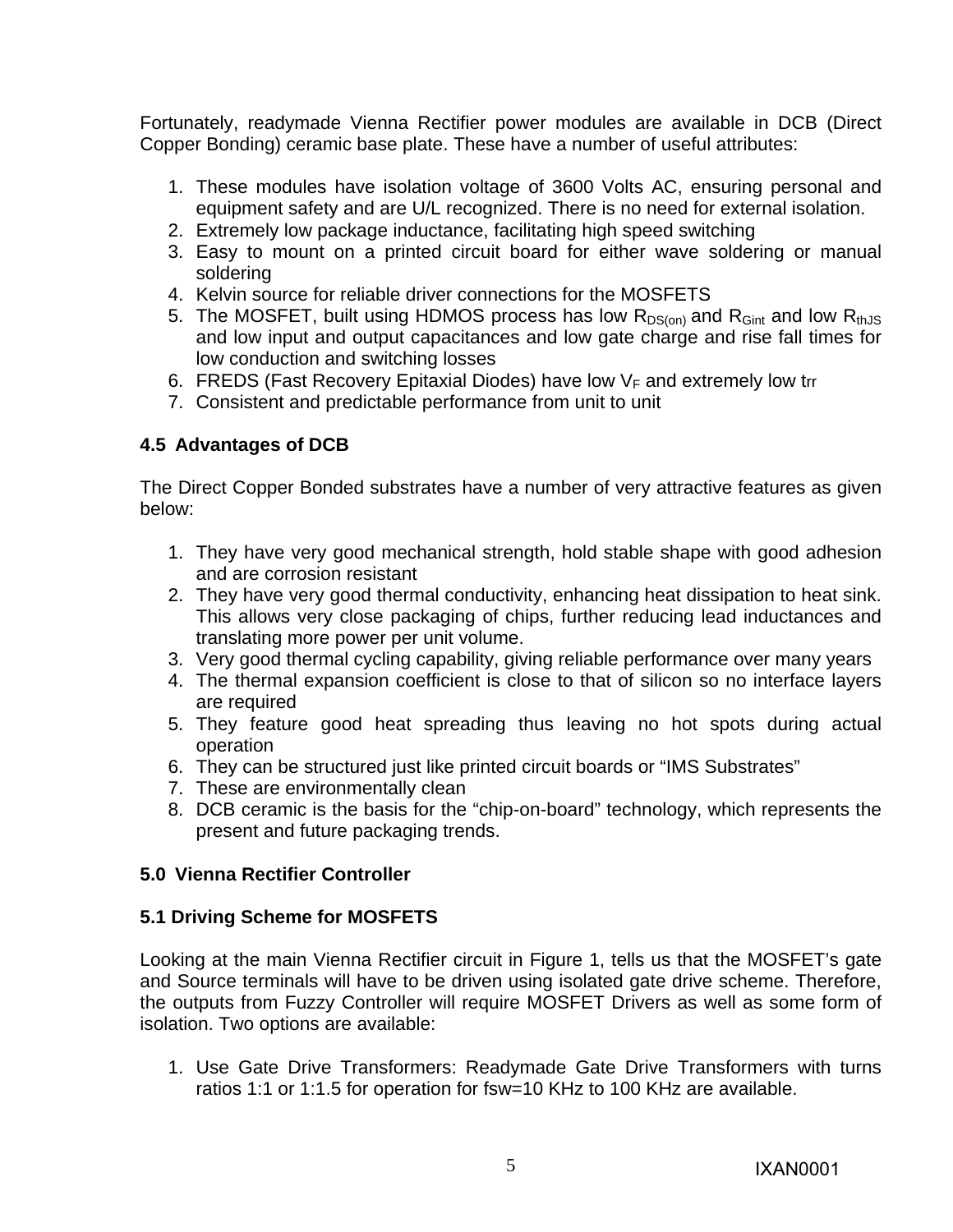- 2. Use opto-couplers: This option necessitates having isolated power supplies for the output side of the opto-couplers.
- 3. For a Vienna Rectifier Module with MOSFET rated at  $V_{DSS} = 500$  V and  $I_D = 35$  A, it is possible to have 10 to 16 KW of AC to DC power conversion and a 4.0 Amp peak MOSFET Driver is recommended, considering highest switching frequency of 50 KHz.
- 4. Likewise for a Vienna Rectifier Module with MOSFET rated at  $V_{DSS} = 500$  V and/or 600 V,  $I<sub>D</sub>=130$  A, it is possible to have up to 40 KW of AC to DC power conversion and a 14.0 Amp peak MOSFET Driver is recommended, considering highest switching frequency of 50 KHz.

It is important to note that although it is possible to have a higher switching frequency, in the interest of having high conversion efficiency and to keep the DCB Vienna Rectifier Module's case temperature within reasonable limits, an arbitrarily chosen fsw= 50 KHz is assumed.



**Figure 3.** A simplified diagram of 3-Phase Vienna Rectifier

# **5.2 Control Characteristics of Vienna Rectifier Switches**

Control signal S1, S2 and S3 are shown in figure-1 is generated using a Fuzzy controller. A simplified Vienna Rectifier switching diagram is shown in figure-3. Vp, Vc and Vm are output dc voltages. A Vienna simulator as shown in figure-4 is designed to verify the control characteristics. The line voltage as seen with respect to the common dc voltage Vc is shown in simulation of figure-4 in red, yellow and blue. Simulated switching signals S1, S2 and S3 are shown in lower window.

Duty ratio of switching pulse width is a complex function of line and load voltages and currents. To simplify the control the switching function is segmented in 12 zones corresponding to 0 to 360 degrees phase angle of power frequency as shown in Figure-2.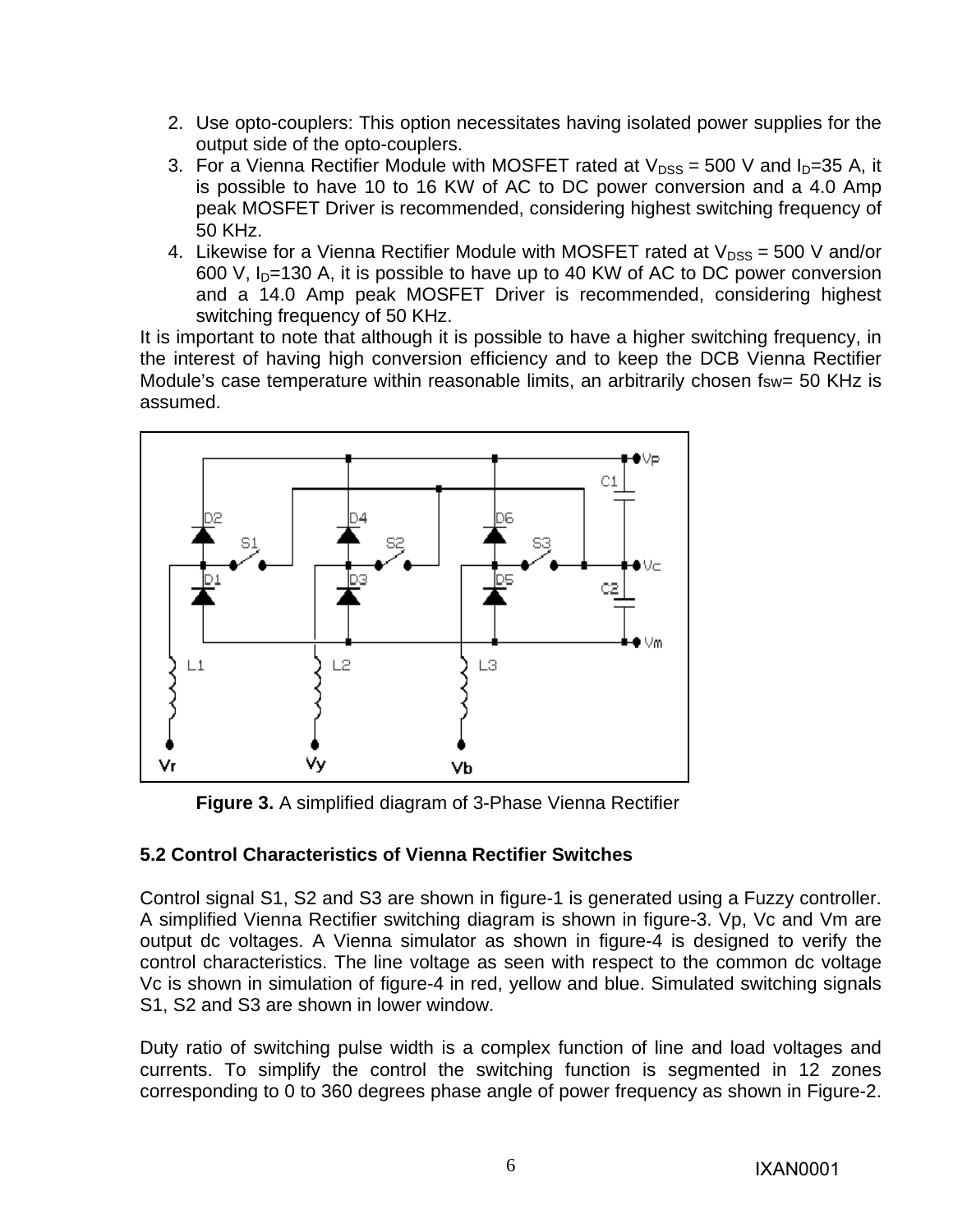A rule based control strategy is implemented using fuzzy logic. This avoids trigonometric or floating-point computations and is suitable for low cost embedded controllers working with high reliability. The normalized pulse widths for linear phase change are stored in a different tables corresponding to the 25 input output voltage ranges that are normalized



**Figure 4.** Simulation of 3-Phase Vienna Rectifier control operation. In upper window three-phase line voltages red, yellow and blue are plotted with respect to the output dc voltage Vc of figure-3. Top (orange) and bottom (sky-blue) trace indicates output DC voltage in loaded state. The lower window shows the magnified PWM control signals generated at cursor position of upper window.

|              |   |         | Load Voltage |    |         |     |       |
|--------------|---|---------|--------------|----|---------|-----|-------|
|              |   |         | V.Hi         | Hi | Set Pt. | Low | V.Low |
|              |   | V.Hi    |              |    |         |     |       |
| $\mathbf{1}$ | О | Hi      |              |    |         | X   |       |
| n            |   | Nominal |              |    |         |     |       |
| e            |   | Low     |              |    |         |     |       |
|              |   | V.Low   |              |    |         |     |       |

**Table-1** Fuzzy Control matrix of PWM tables, X indicates the active control state.

Table-1 shows the fuzzy control matrix of 25 states. Each states represents a PWM lookup table for signals S1, S2 and S3. Fuzzy rules are used to identify the state from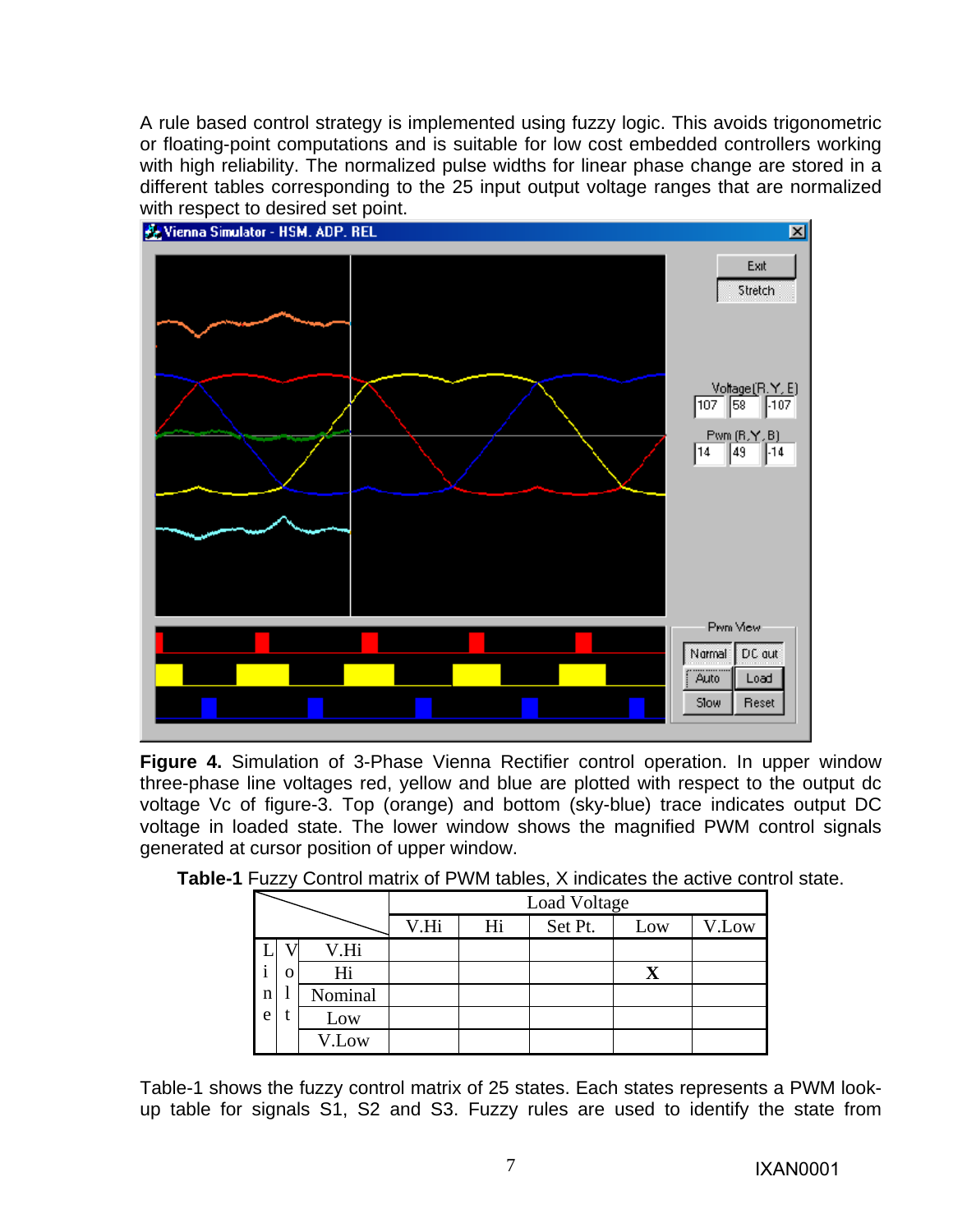measured value of input and output voltages and select the appropriate pulse width table to generate PWM signals. Safety measures are implemented using higher priority fuzzy rules. Using similar approach it is possible to implement desired output voltage and current profile for cold start, shut down or fault conditions.



**Figure 5.** Currents drawn from each phase, while feeding non-linear loads. Neutral conductor carries summation of currents from all the three phases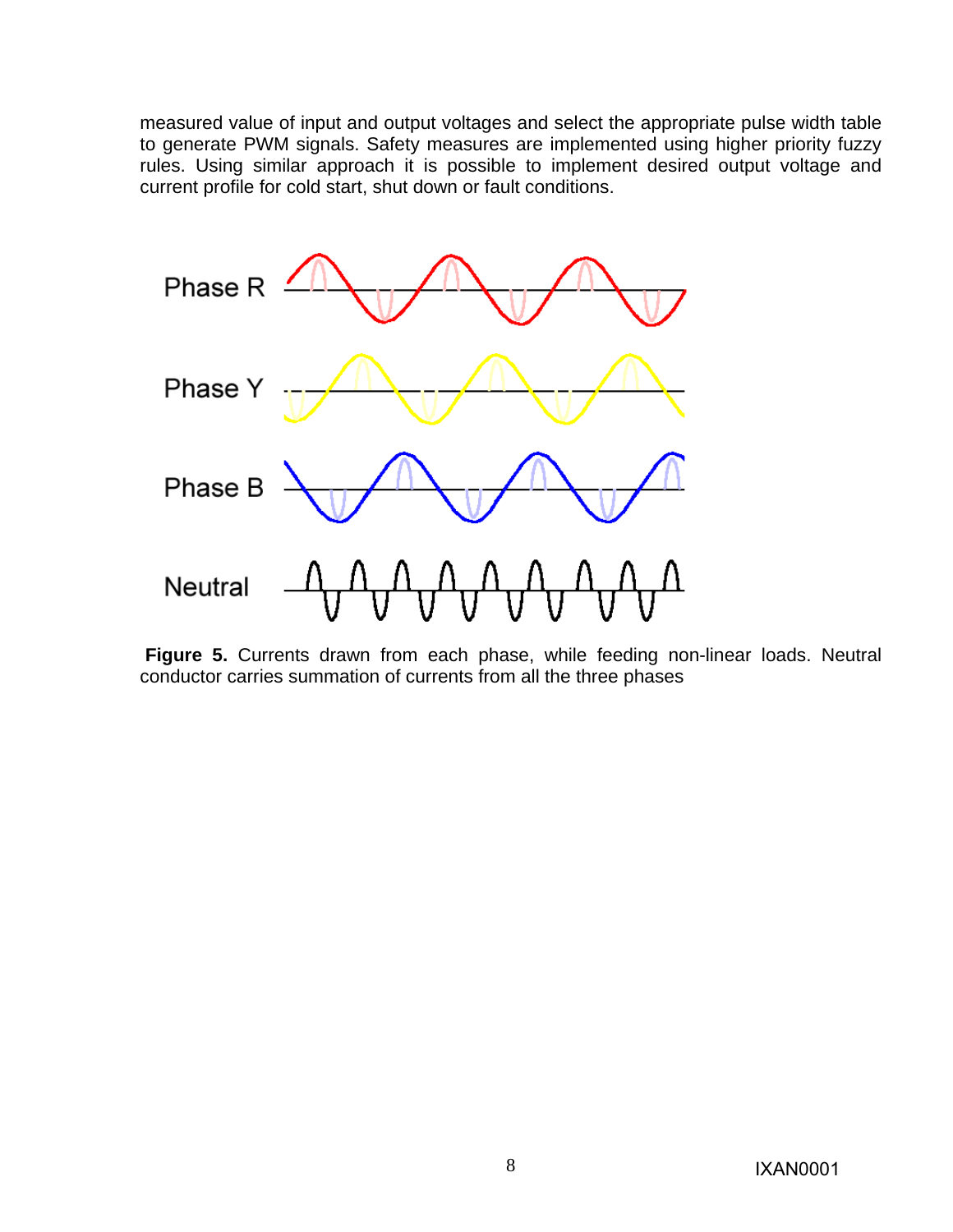

**Figure 6.** Mains fundamental with odd harmonics from 3<sup>rd</sup> through 13<sup>th</sup> with their relative amplitudes due to presence of non-linear loads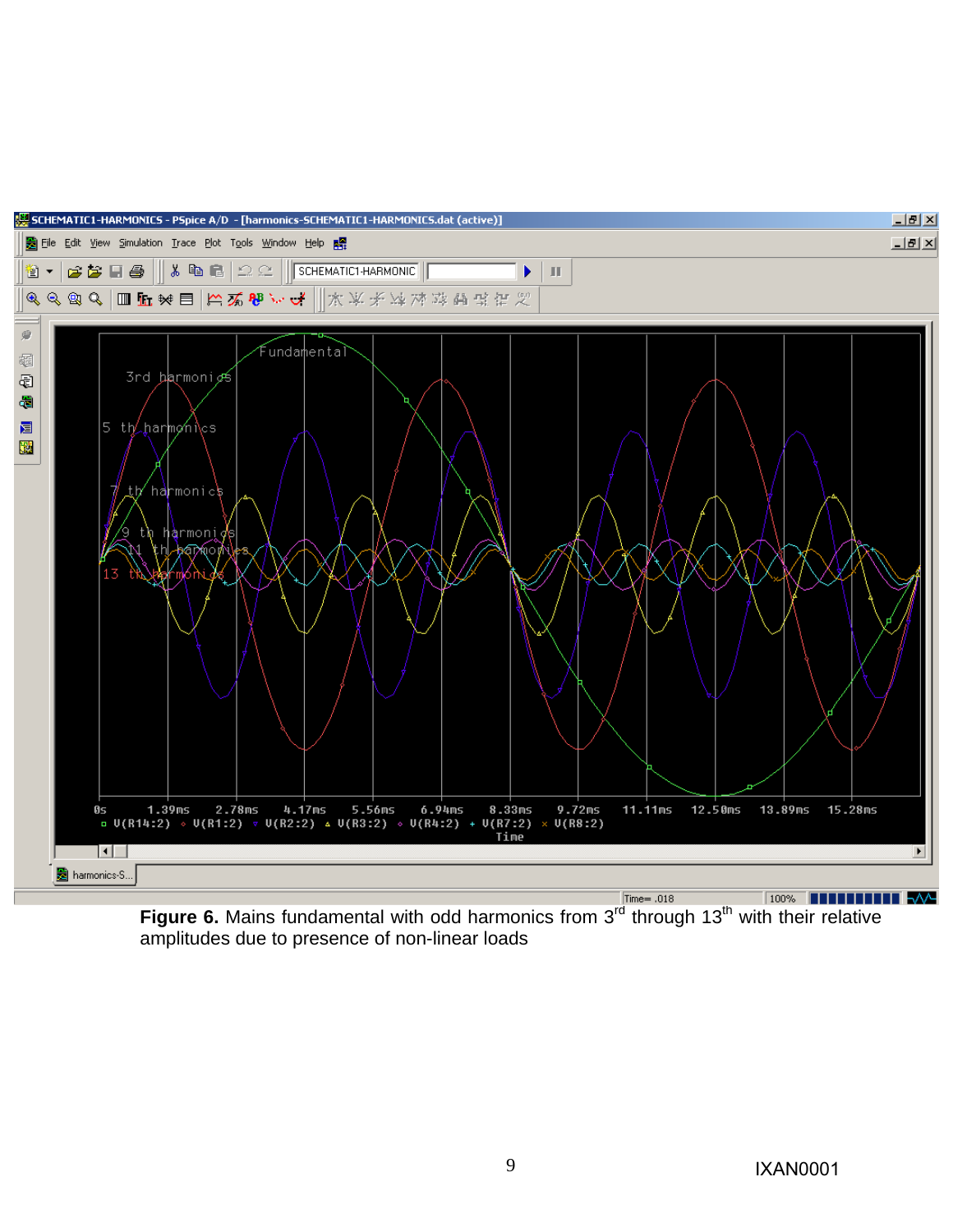

**Figure 7.** Phase Voltages and Phase Currents, showing near unity Power Factor and very low THD, When Vienna Rectifier is used for AC to DC power Conversion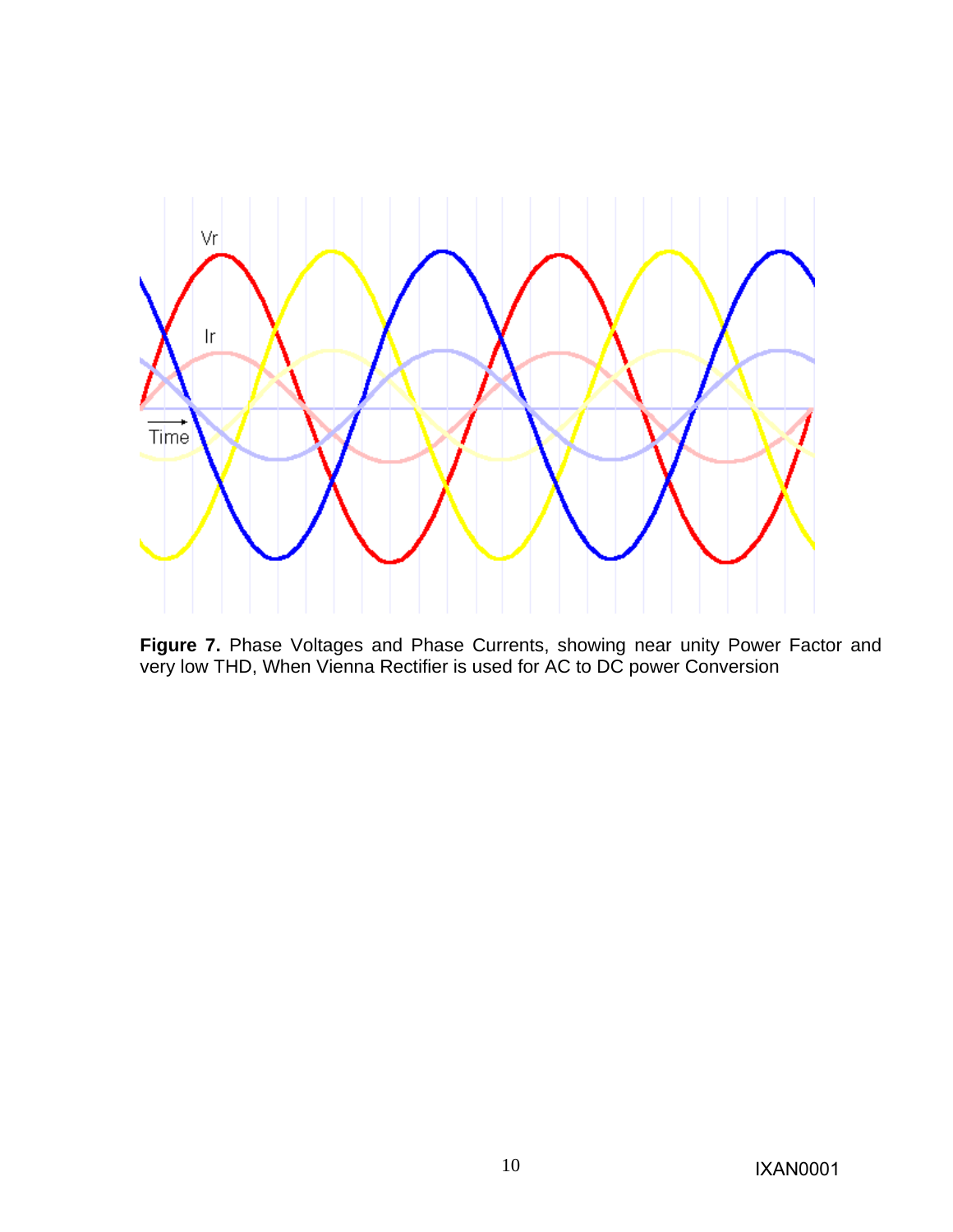### **6.0 Fuzzy Logic Controller for Vienna Rectifier**



**Figure 8.** Simulator output shows 3-Phase line voltages in red, yellow, and blue colors. The gray triangular wave is the output dc voltage Vc of figure-3, appearing at the junction of output capacitors, and is measured with respect to neutral of line voltage.

#### **6.0 Working of pwm3p- A computer simulation of the Fuzzy Controller for the Vienna Rectifier:**

"Pwm3p" is a simulation tool for explaining working of Vienna Rectifier under the control of Fuzzy Logic Controller. Here is how the tool works:

Please refer to Figure 4 for understanding the explanation below

- 1. By depressing "Current" button, one can see the currents
- 2. The PWM View has six windows.
	- (A) **Normal/Zoom**: As the names suggest, this option allows on to see the PWM wave forms in normal or Zoomed condition
	- (B) **Auto/Drag**: This option allows one to see the changes in pwm pulse patterns either automatically from to left to right or one can drag the cursor from left to right to see these changes manually
	- (C) **Slow/Fast**: This selection helps see the PWM pulse patterns either slowly moving from left to right or fast.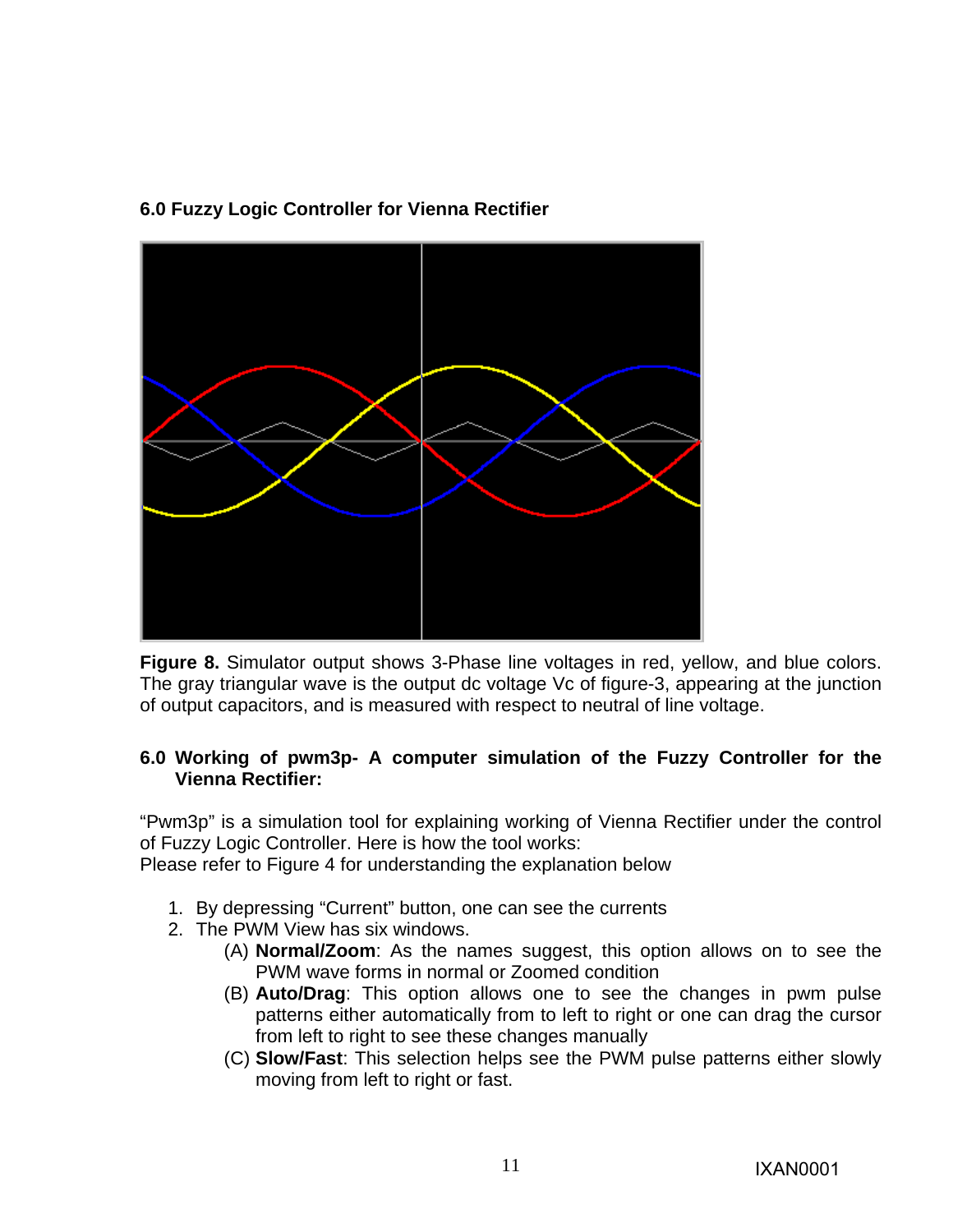- (D) **Load**: This window allows one to see the change in DC Bus Voltage when load is connected.
- (E) **Reset**: As the name applies this allows one to reset the simulation
- (F) **Step**: this option allows one to study every thing in a step by step manner
- (G) **Voltage (R,Y,B)**: These windows show each voltage magnitude
- (H) **Pwm (R,Y,B):** These windows show the level of pwm modulation

References:

[1] Kolar, J. W., and Ertl, H.: *Status of the Techniques of Three-Phase Rectifier Systems*  with Low Effects on the Mains. 21<sup>st</sup> INTELEC, June 6-9, 1999, Copenhagen, Denmark [2] Kolar, J. W., Ertl, H., Zach, F.C.: "*Design and experimental investigation of a threephase high power density high efficiency unity power factor PWM (Vienna) rectifier employing a novel integrated power semiconductor module".* APEC '96, San Jose, CA. IEEE, 1996, P.514-523, vol.2.

[3] Qiao, C. and Smedley, K.M.: *A General Three Phase PFC Controller for Rectifiers with series-connected Dual-Boost Topology Part (II). Record of the 34th IEEE Industry Applications Conference, Phoenix, Oct.3-7, Vol.4, pp.2512-2519 (1999).*

[4] Stogerer, F., Miniblock, J., and Kolar, J.W.: *A Novel Control Concept for Reliable Operation of a VIENNA Rectifier under Heavily unbalanced Mains Voltage Conditions. Proceedings of the Drives and Controls and Power Electronics Conference, London, March 13-15, Session 5, pp.39-46 (2001)* 

[5] Pathak, Abhijit D.and Locher Ralph E.: "How to Drive MOSFETs and IGBTs into the 21<sup>st</sup> Century", Official Proceedings of the International Power Electronics Technology 2002 Conference, Oct 29-31, 2002, pp.242-269.



Mr. Abhijit D. Pathak received his B. E. (Electrical Engineering) from M. S. University, Baroda, India in 1966. He obtained his MS (EE) degree from University of Rhode Island, Kingston, R. I., USA in 1971. From 1968 to 1973 he worked in USA in the areas of Development of D.C. Drives, High Frequency High Voltage Inverters, Precision instrumentation and measurement systems and their applications in industry. In 1973, he returned to India and joined Indian Space Research Organization as a Senior Scientist/Engineer. At I.S.R.O., he project engineered development of a number of large electronic systems for the first time in the country under sponsorship of Dept. of Electronics, Govt. of India. He wrote a number of technical papers, while at I.S.R.O. Subsequently, in 1981, he started working in private sector and developed a number of industrial systems, including

AC Variable Frequency Drives, UPS Systems, Inverters, Temperature Controllers, I/P (Current to Pressure) Converters and Float-cum-boost chargers. He also taught Final Year Degree program at the University level for four years as a Visiting Professor in the Department of Instrumentation & Controls in India. Since May 2000 he has been with IXYS Corporation as a Senior Applications Engineer. He has written a number of Application Reports on the subject of Power Electronics. **a.pathak@ixys.net.**